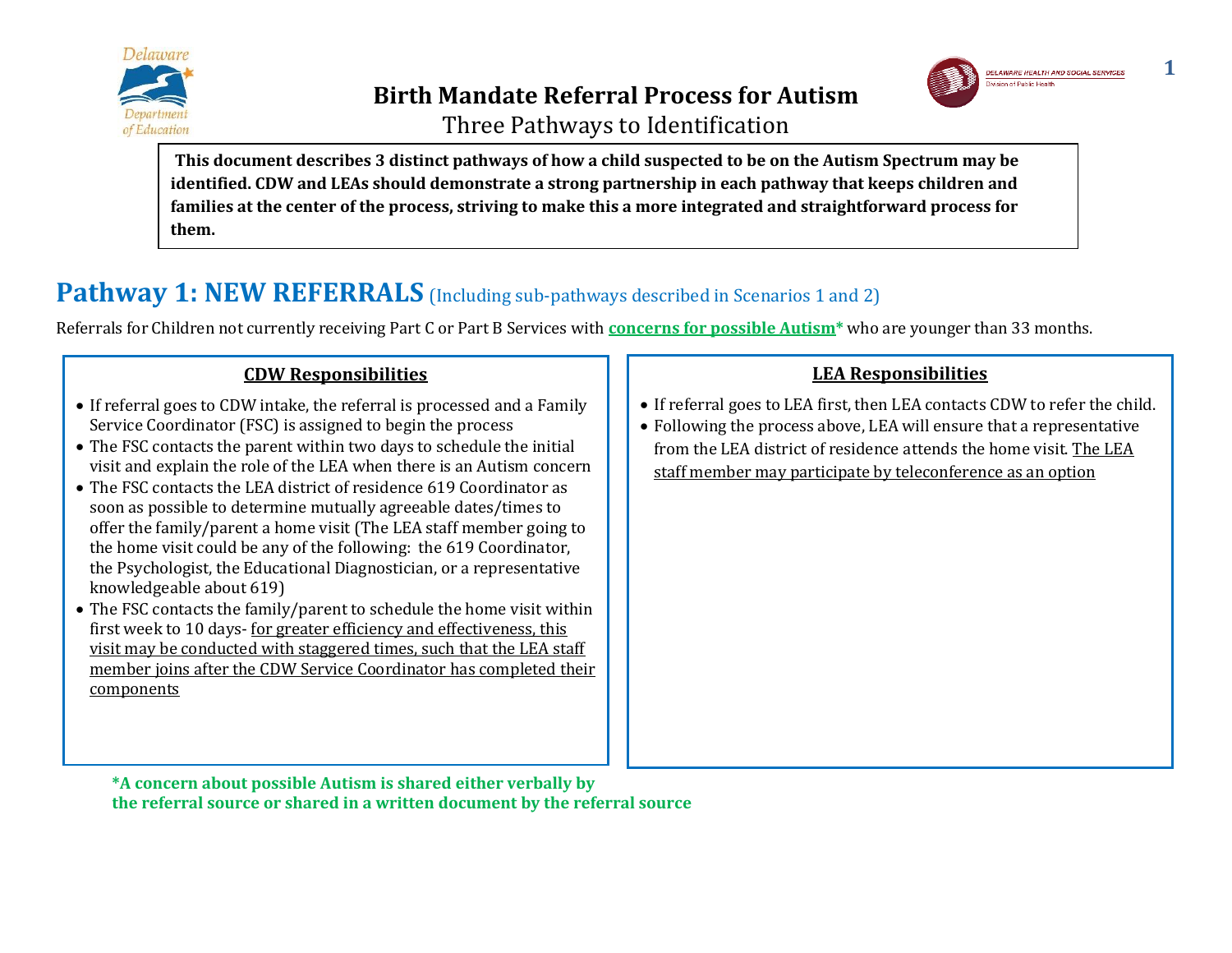Three Pathways to Identification

### **INITIAL HOME VISIT**

### **Shared CDW and LEA Responsibilities**

- CDW and LEA provide and explain **Parental Rights and Procedural Safeguards [Document in the Prior Written Notice (PWN) that the Parental Rights and Procedural Safeguards were given to the family/parent.]**
- CDW and LEA explain their roles, responsibilities, and services
- CDW and LEA explain the evaluation/assessment process for eligibility under Part C or Part B services
	- o CDW explains their Multidisciplinary evaluation/assessment process- see IDEA Federal Regulations- Section 303.320 [\(https://www.gpo.gov/fdsys/pkg/FR-2011-09-28/pdf/2011-22783.pdf\)](https://www.gpo.gov/fdsys/pkg/FR-2011-09-28/pdf/2011-22783.pdf)
	- o LEA explains their evaluation/assessment process to determination eligibility under an Autism classification- see Delaware Code Title 14, section 925 2.0 [\(http://regulations.delaware.gov/AdminCode/title14/900/925.shtml\)](http://regulations.delaware.gov/AdminCode/title14/900/925.shtml)
	- o CDW and LEA discuss any evaluation/assessments already completed and determine need for additional evaluation/assessments

### **CDW Responsibilities**

- CDW proposes to evaluate/assess the child for Part C eligibility and documents in the **PWN** to the family/parent
	- o If family/parent agrees to the multidisciplinary evaluation family provides written consent to conduct the evaluation (*Consent to Evaluate for Part C* )

### **EVALUATION/ASSESSMENT PROCESS**

### **CDW Responsibilities**

- CDW conducts the multidisciplinary evaluation/assessment and must convene an IFSP meeting within **45 calendar days ( Notice of Meeting)**
- Upon completion of the CDW multidisciplinary evaluation/assessment if the child is eligible for Part C services the team will develop an IFSP- CDW will document the IFSP team decisions in a **PWN** and the family will provide written consent for the provision of early intervention services (**Consent for Provision of Early Intervention Services**)
- **Meanwhile,** the LEA continues the Autism evaluation/assessment process **(Scenario 1- next page) OR** the LEA has completed its evaluation/assessment within the same timeframe as CDW allowing the teams to convene together *(The latter is best practice. Try to aim for one meeting so the parent does not have to go to two meetings.) (Scenario 2)*

 LEA proposes to evaluate/assess the child for Part B eligibility and documents in the **PWN** to the family/parent

**LEA Responsibilities**

o If family/parent agrees to evaluation, family provides written consent to conduct the evaluation/assessment (*Consent to Evaluate for Part B* )

### **LEA Responsibilities**

- LEA conducts Autism evaluation/assessment and must convene an eligibility meeting **within 45 school days or 90 calendar days whichever comes first**
	- o In the event that an LEA does not have the internal capacity to conduct the evaluation /assessment - the LEA may utilize an external vendor for parts of or the whole evaluation/assessment
	- o If the LEA chooses to utilize a vendor for the evaluation the LEA is responsible for obtaining **parental consent (Consent to Release Information form)** to release information between the LEA and vendor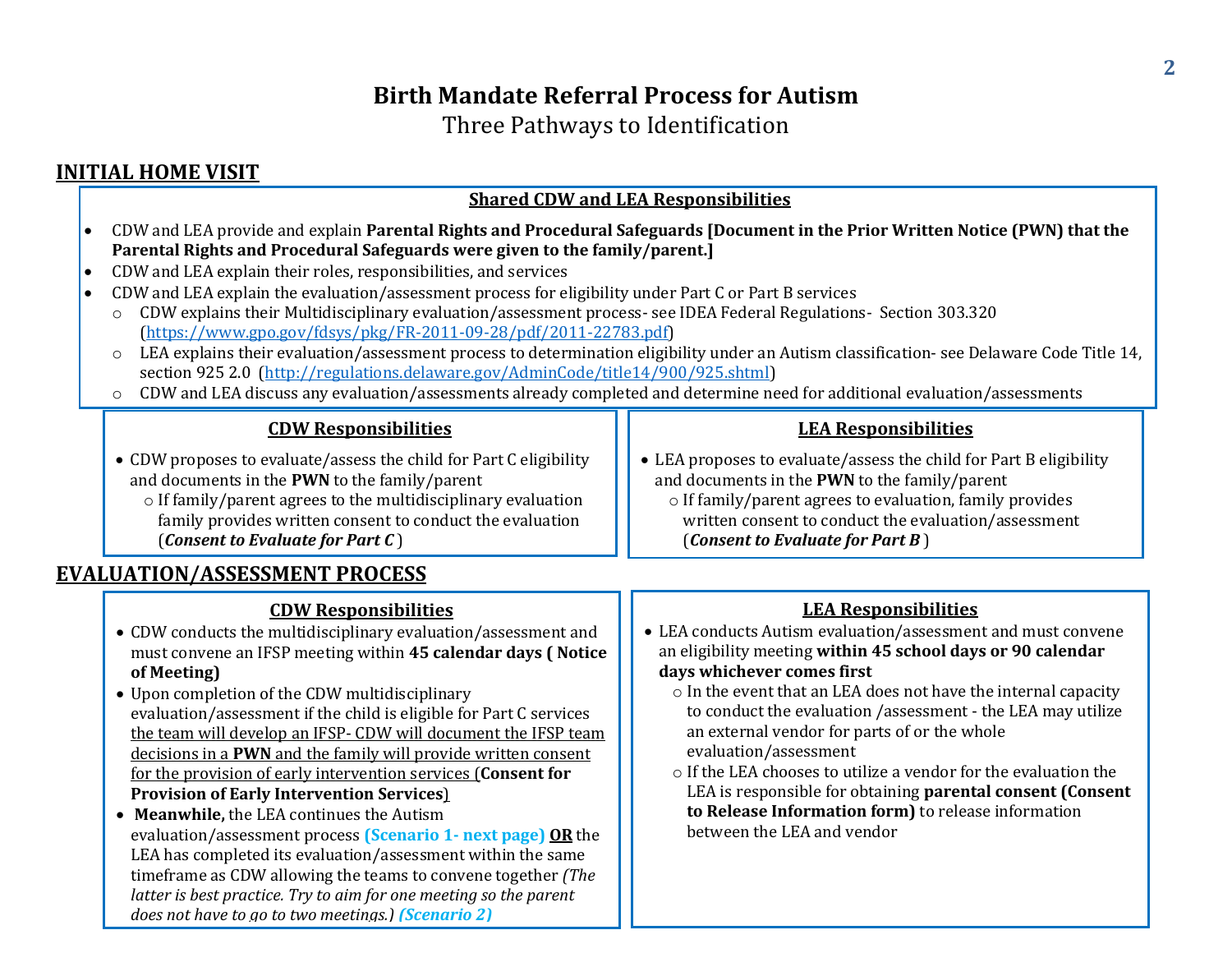### **Birth Mandate Referral Process for Autism** Three Pathways to Identification

### **Scenario 1: CHILDREN THAT HAVE AN IFSP** (refer back to previous page Evaluation/Assessment Process Box - second bullet under CDW Responsibilities)

**CONDUCT JOINT IFSP/IEP MEETING TO REVIEW RESULTS OF ALL EVALUATIONS/ASSESSMENTS AND DETERMINE ELIGIBILITY UNDER THE CLASSIFICATION OF AUTISM (CDW and LEA are reviewing the LEA evaluation for the first time)**

#### **CDW Responsibilities**

- CDW attends the Part B 619 eligibility meeting
- Discusses results of evaluation/assessment with family/parent and the LEA
- CDW provides a copy of the **Multidisciplinary Evaluation/ Assessment and the IFSP to the LEA prior to this meeting**

#### **CDW Responsibilities if Part C is chosen**

- If any amendments are decided, IFSP will be amended and CDW will continue with their process
- **CDW documents the parent's decision in PWN**
- CDW will still provide transition notification to the LEA and SEA to ensure timely transition planning for Part B under the normal process for children potentially eligible for Part B (not less than 90 days before the child's third birthday and not more than 9 months prior to the third birthday)

#### **CDW Responsibilities if Part C is declined**

- Family/parent signs refusing Consent for Provision of Early Intervention under Part C
- CDW documents in **PWN** that Part C is offering services but family/parent is declining

#### **LEA Responsibilities**

- LEA sends family/parent **Notice of Meeting.** LEA includes CDW on the invitation and provides CDW a copy of **Notice of Meeting.**
- Discuss results of evaluation/assessment with family/parent and CDW
- LEA documents the data, discussions and team decisions of Autism classification in the **Evaluation Summary Report (ESR)**
- If eligible under the Autism classification**,** team discusses potential service options through Part C or Part B
	- o Family/parent decides if they want to continue with the IFSP (Part C) or begin IEP (Part B)

#### **LEA Responsibilities if Part B is chosen**

- Family/parent signs **Consent for Initial Provision of Special Education and Related Services** agreeing to Part B services
- Family/parent and LEA develop the **IEP**
- LEA documents decision in **PWN**

#### **LEA Responsibilities if Part B is declined**

- Family/parent signs Consent for Initial Provision of Special Education and Related Services refusing Part B services at this time
- LEA includes in their **PWN** that Part B is offering services and that at this time, family is declining an IEP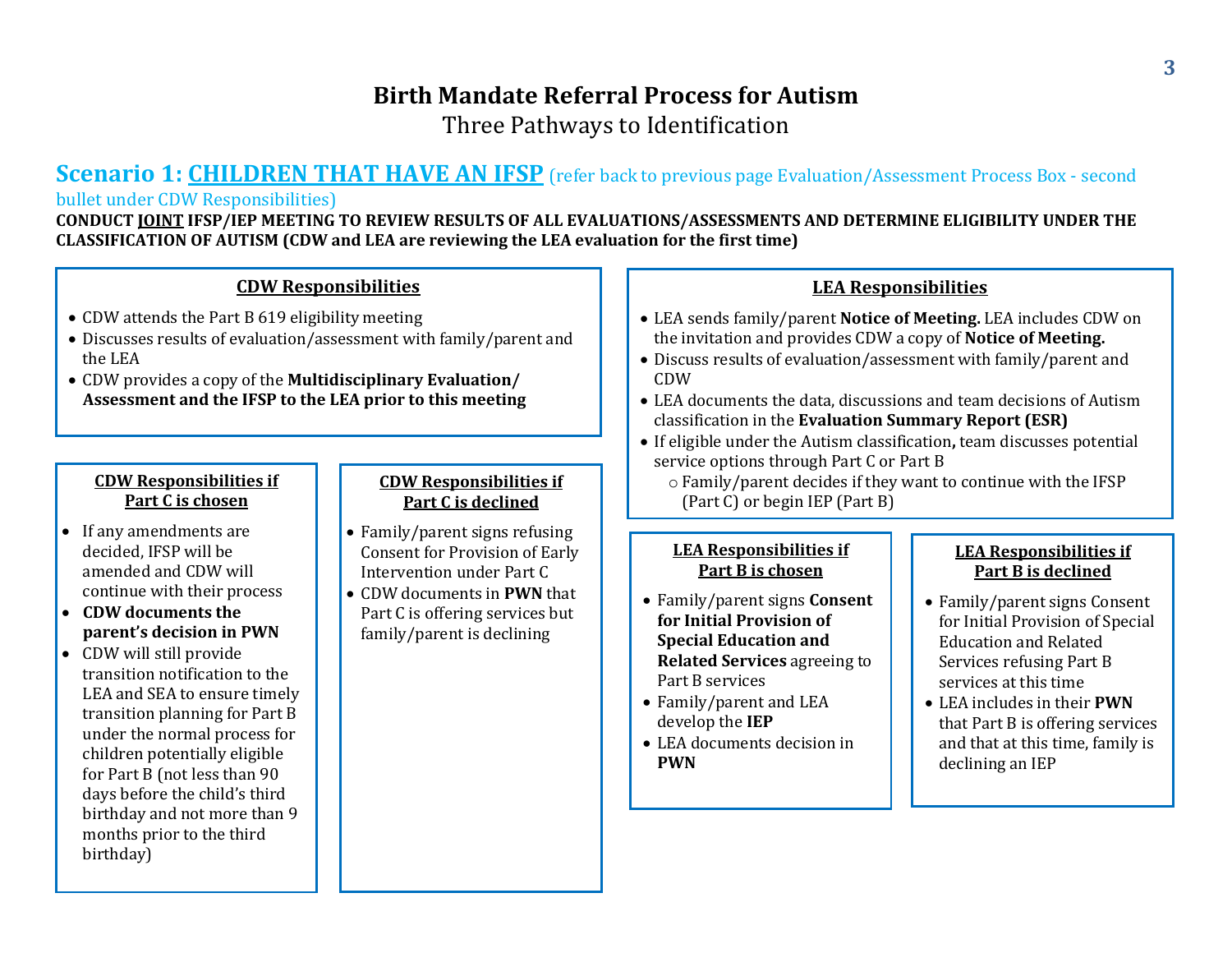Three Pathways to Identification

### **Scenario 2: CHILDREN THAT DO NOT YET HAVE AN IFSP**

**CONDUCT JOINT IFSP/IEP MEETING TO REVIEW RESULTS OF EVALUATIONS/ASSESSMENTS AND DETERMINE ELIGIBILITY FOR PART C AND PART B UNDER THE CLASSIFICATION OF AUTISM. (CDW and LEA are reviewing the CDW and LEA evaluations for the first time)**

### **CDW Responsibilities**

- CDW Service Coordinator coordinates meeting date with the LEA and family/parent
- CDW sends family/parent **Notice of Meeting** (same date and time as LEA) CDW includes LEA on the invitation and provides LEA a copy **of Notice of Meeting.**
- CDW discusses results of evaluation/assessment with family/parent and the LEA
- CDW provides a copy of the **Multidisciplinary Assessment to the parent and LEA prior to this meeting**
- CDW documents family decision to either access Part C supports/services or access Part B 619 services in **PWN**

#### **LEA Responsibilities**

- LEA sends family/parent **Notice of Meeting** (same date and time as CDW Service Coordinator) LEA includes CDW on the invitation and provides CDW a copy **of Notice of Meeting**
- LEA discusses results of evaluation/assessment with family/parent and CDW
- LEA documents the data, discussions and team decisions of Autism classification in the *Evaluation Summary Report* (ESR)
- If eligible under the Autism classification**,** team discusses potential service options through Part C or Part B
	- o Family/parent decides if they want an IFSP (Part C) or an IEP (Part B)
		- **At this point, follow the same procedures identified in Scenario 1**

#### **LEA Responsibilities if Part B is chosen**

- Family/parent signs **Consent for Initial Provision of Special Education and Related Services** agreeing to Part B services
- Family/parent and LEA develop the **IEP**
- LEA documents decision in **PWN**

#### **LEA Responsibilities if Part B is declined**

- Family/parent signs **Consent for Initial Provision of Special Education and Related Services** declining Part B services at this time
- LEA includes in their **PWN** that Part B is offering services and that at this time family is declining an IEP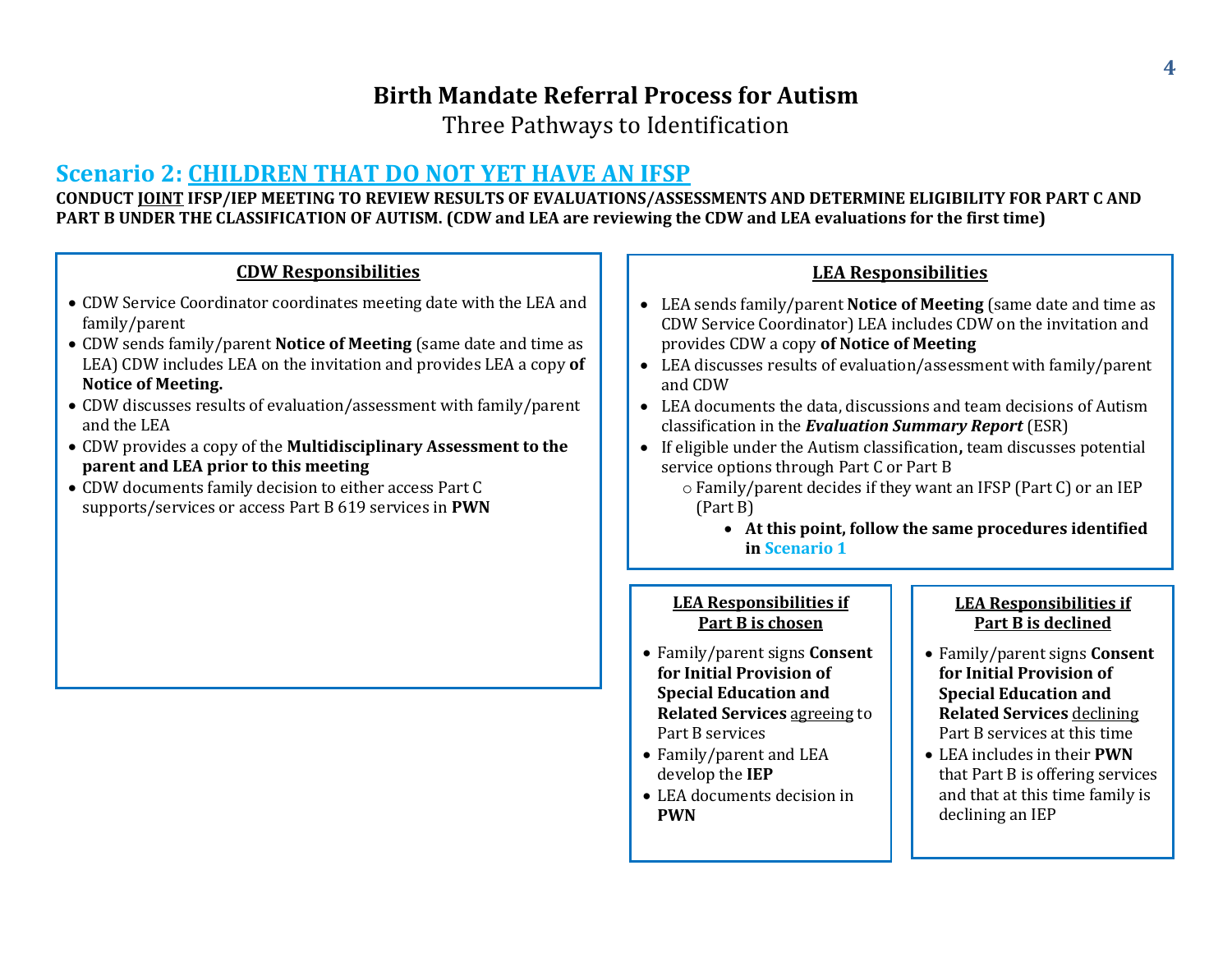Three Pathways to Identification

# **Pathway 2: CHILDREN WITH IFSP IN PART C SERVICES**

For Children already receiving Part C services, and over time a concern about Autism has now emerged **OR** after CDW completes the multidisciplinary evaluation and assessment there is now a concern about Autism (no IFSP yet)

### **CDW Responsibilities**

- Family Service Coordinator discusses concern with the family/parent. Family/parent signs consent (**Consent to Release Information)** to forward information and evaluation/assessments to the LEA
- CDW completes their Referral Form sends to the LEA copying the DDOE Field Agent and shares the Multidisciplinary evaluation and assessment with the LEA.
- CDW continues moving ahead with IFSP services **or** develops an IFSP (while the LEA completes the evaluation/assessment for Autism).
- If the child is not found eligible for Part B services at the eligibility meeting held by the LEA OR the family/parent declines Part B services, CDW continues providing IFSP services under Part C
- If family/parent agrees to Part B services, CDW completes **PWN** indicating that family/parent is now declining continuation in the Part C program

### **LEA Responsibilities**

- LEA contacts the family/parent and explains the evaluation/assessment process for the Autism classification
- LEA proposes to evaluate/assess the child for Part B eligibility and documents in the **PWN** to the family/parent along with providing the Procedural Safeguards/ Parental Rights
- If family/parent agrees to evaluation, family provides written consent to conduct the evaluation/assessment (Consent to Evaluate for Part B )
- LEA conducts Autism evaluation/assessment and must convene an eligibility meeting within 45 school days or 90 calendars days whichever comes first.
- In the event that an LEA does not have the internal capacity to conduct the evaluation/assessment, the LEA may utilize an external vendor for parts of or the whole evaluation/assessment.
- If the LEA chooses to utilize a vendor for the evaluation, the LEA is responsible for obtaining parental consent (**Consent to Release Information form**) to release information between the LEA and vendor.
- LEA sends family/parent **Notice of Meeting**. LEA includes CDW on the invitation and provides a copy of the Notice of Meeting
- At the LEA eligibility meeting, discuss results of evaluation/assessment with family/parent and CDW
- LEA documents the data, discussions and team decisions of Autism classification in the **Evaluation Summary Report** (ESR)
- If eligible under the Autism classification, team discusses potential service options through Part C or Part B
- If family chooses an IEP, family/parent signs consent (**Consent for Initial Provision of Special Education and Related Services**) agreeing to Part B services
- Family/parent and LEA develop the IEP
- LEA documents decision in **PWN**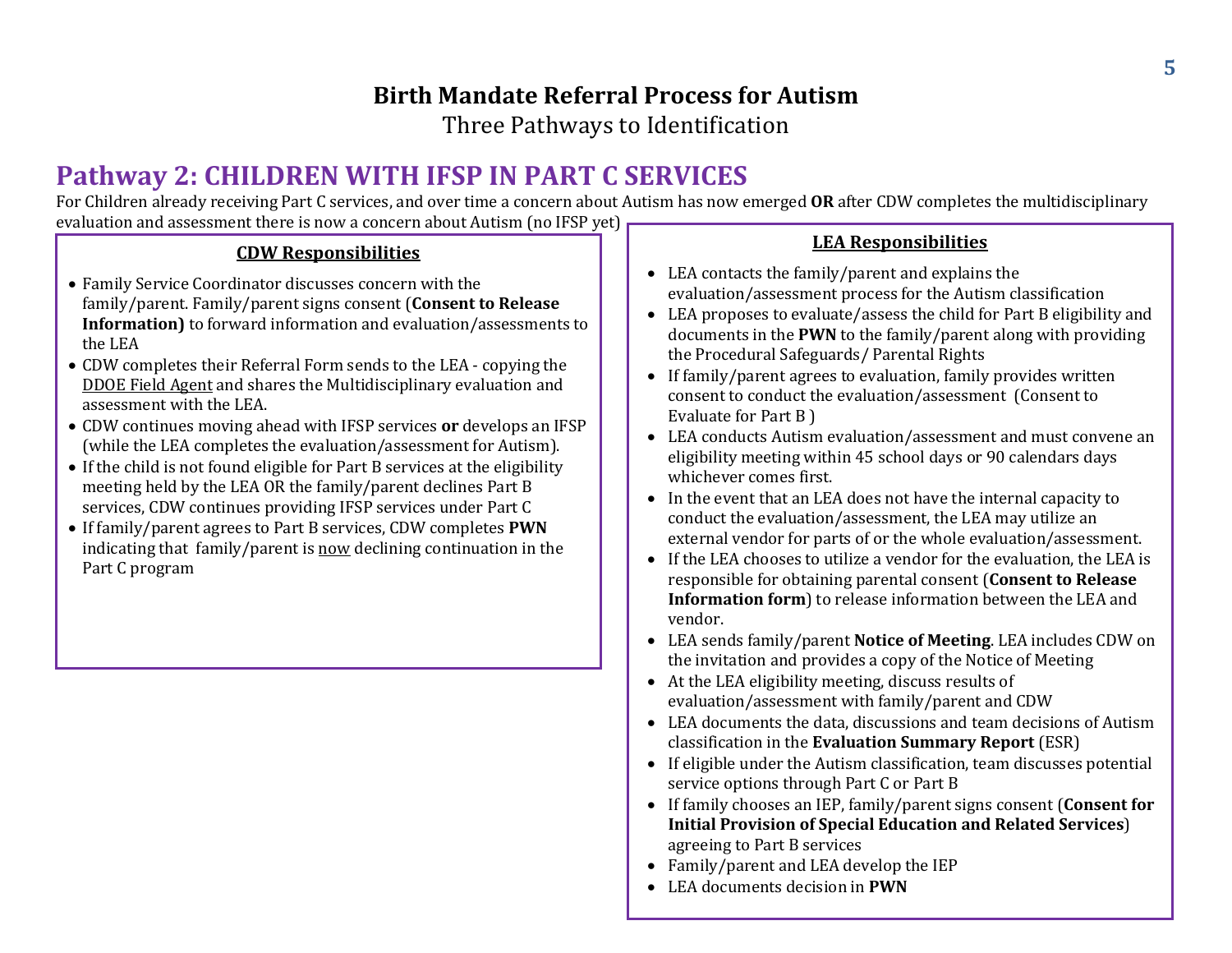Three Pathways to Identification

# **Pathway 3: LATE REFERRALS TO PART C**

**Children over 33 months, not currently receiving Part C or Part B services and the parent/family contacts CDW with concerns for possible Autism (refer back to page 1 for what this means)**

#### **Shared CDW and LEA Responsibilities**

- CDW must immediately notify the LEA in writing (via the CDW Referral Form through DDOE Field Agent), to ensure an IEP is in place by the child's third birthday and that there is a concern for Autism. (This is considered a notification of a child in Part C who is potentially eligible for Part B-therefore no parental consent is required in Delaware)
- If referral to Part C is 90 days or less before child's third birthday, a transition conference is not required; however, it is best practice to insure timely identification and access to services for the child
- If referral to Part C is 90 days or less before child's third birthday, an IEP in not required to be in place by age 3; however, LEAs must strive to have it as soon after age 3 as possible
- **Process described in Pathway#1 is followed**  if parent confirms they wish to have Part C remain involved.
- If parent declines to go any further with CDW given that the child will be turning three shortly, then LEA follows the state code for timely evaluation and identification, just as with any other referral **\*NOTE: PWN** must be sent by both Parts C and B based on their proposed actions.